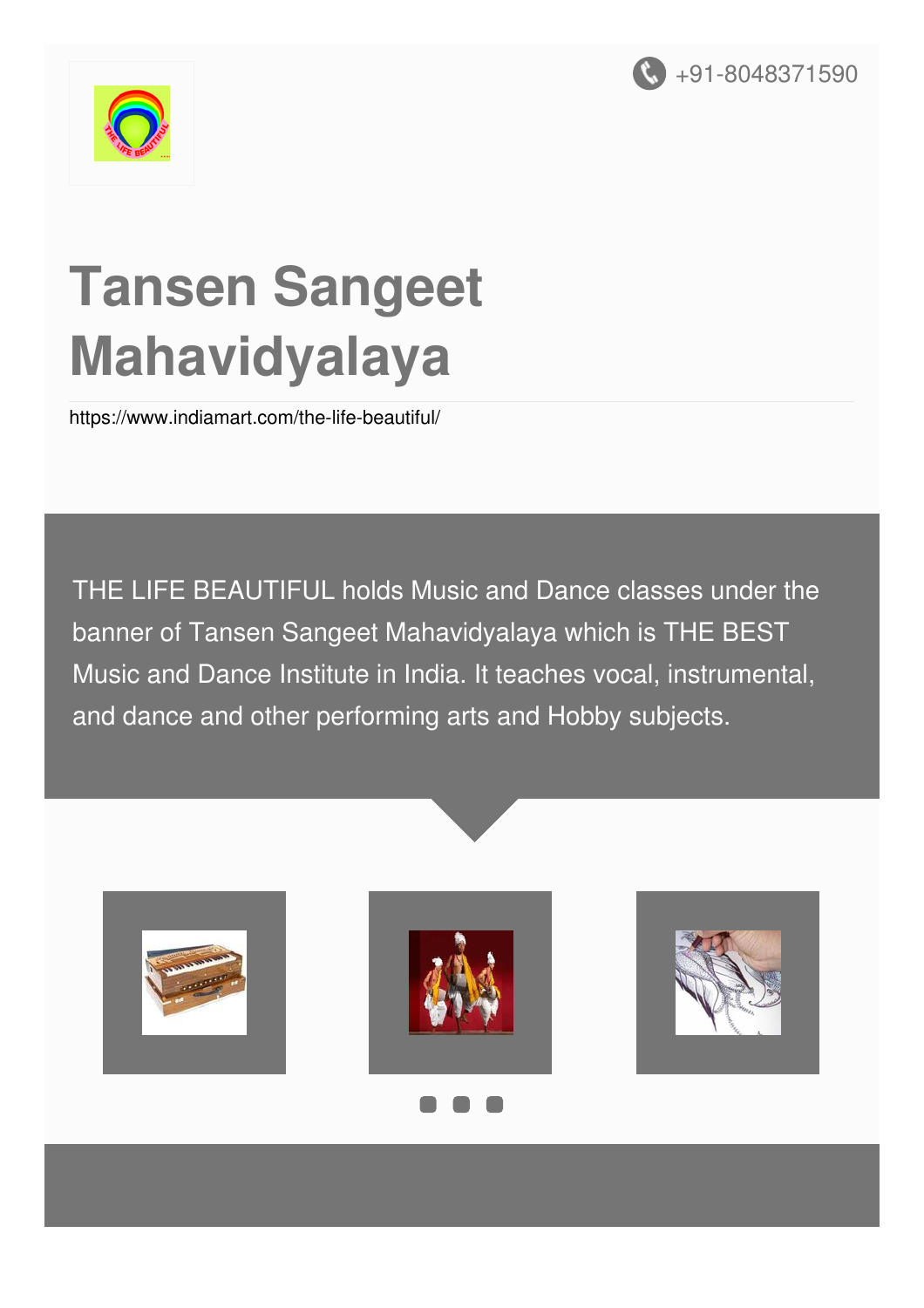#### About Us

**THE LIFE BEAUTIFUL**, in pursuit of its Motto of **Be Happy! Be Healthy! Be Successful! Today, Tomorrow, Forever!** is running the Franchisee of **Tansen Sangeet Mahavidyalaya** the **Biggest Brand Name** in **Music and Dance in India**. THE LIFE BEAUTIFUL/Tansen Sangeet Mahavidyalaya is the renowned service provider of **Dance Classes, Vocal / Singing Classes** and **Instrumental Classes in South Delhi.** In **Dance, Vocal, and Instrumental,** we provide **Indian Classical Dance, Western Dance, Light Dance, Folk Dance,** etc. **Indian Classical Music, Western Music, Classical Vocal, Semi Classical Music, and Bollywood Vocal,** etc. and **Guitar, Keyboard/Casio, Piano, Jazz Drum, Violin, Tabla, Harmonium,** etc. and many other Music and Dance Subjects. By adopting these services, our clients can improve their talent in music and dance fields.

Our clients take up music classes in order to pursue career or put the mind at ease. The team of our professionals is capable enough to direct clients in achieving the most recommended soothing feeling at the same time following the career aspect. Apart from music lessons, we also offer vivid forms of dance ranging from Classical to Western. Considering the fact that dance is widely adopted as fitness therapy, while chasing the hobby and career option. With the help of music and feeling, our talented trainers provide...

> **For more information, please visit** <https://www.indiamart.com/the-life-beautiful/profile.html>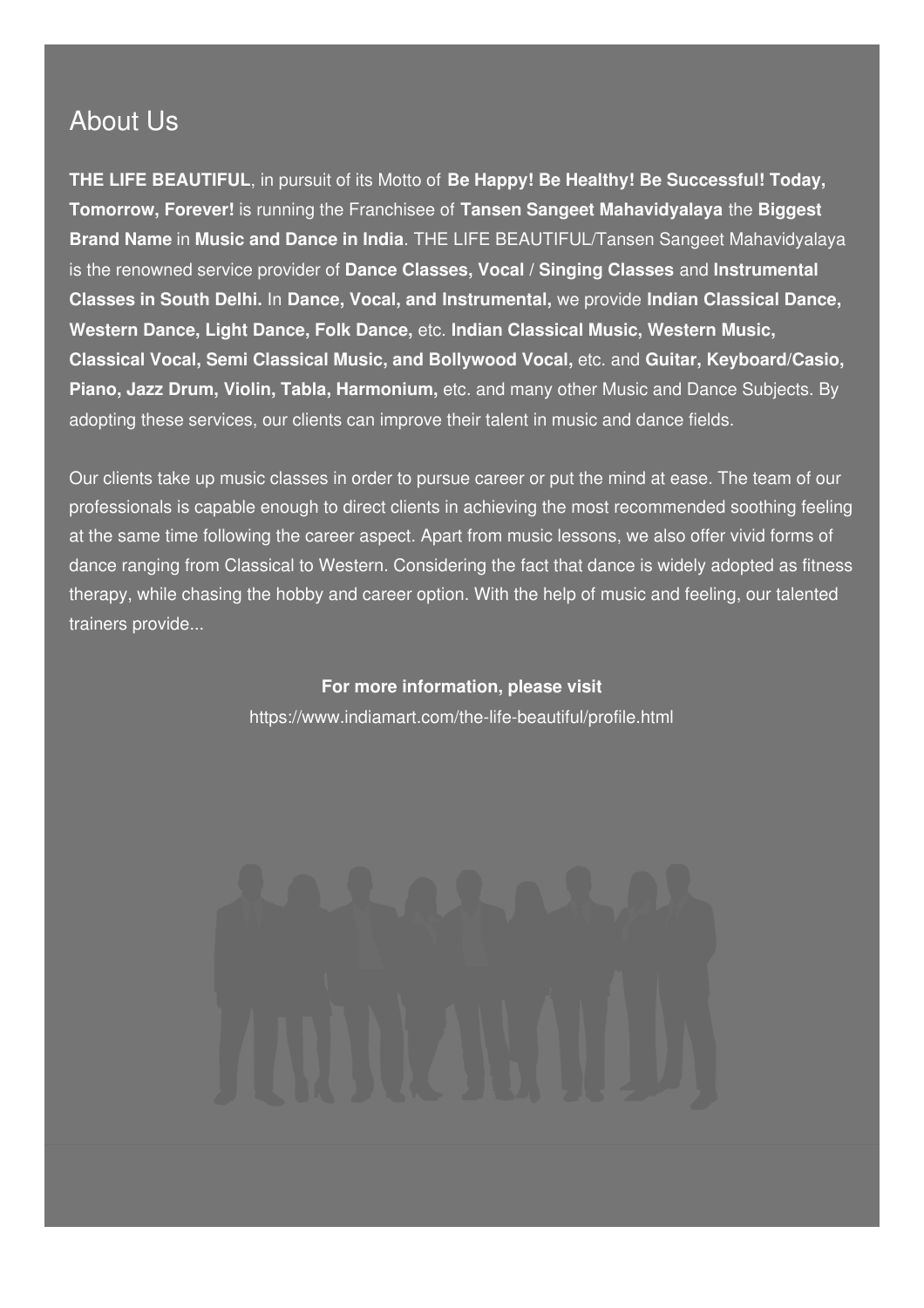### **INSTRUMENTAL CLASSES**



Harmonium Classes **Flute Classes** 





Casio/ Keyboard Classes Violin Classes

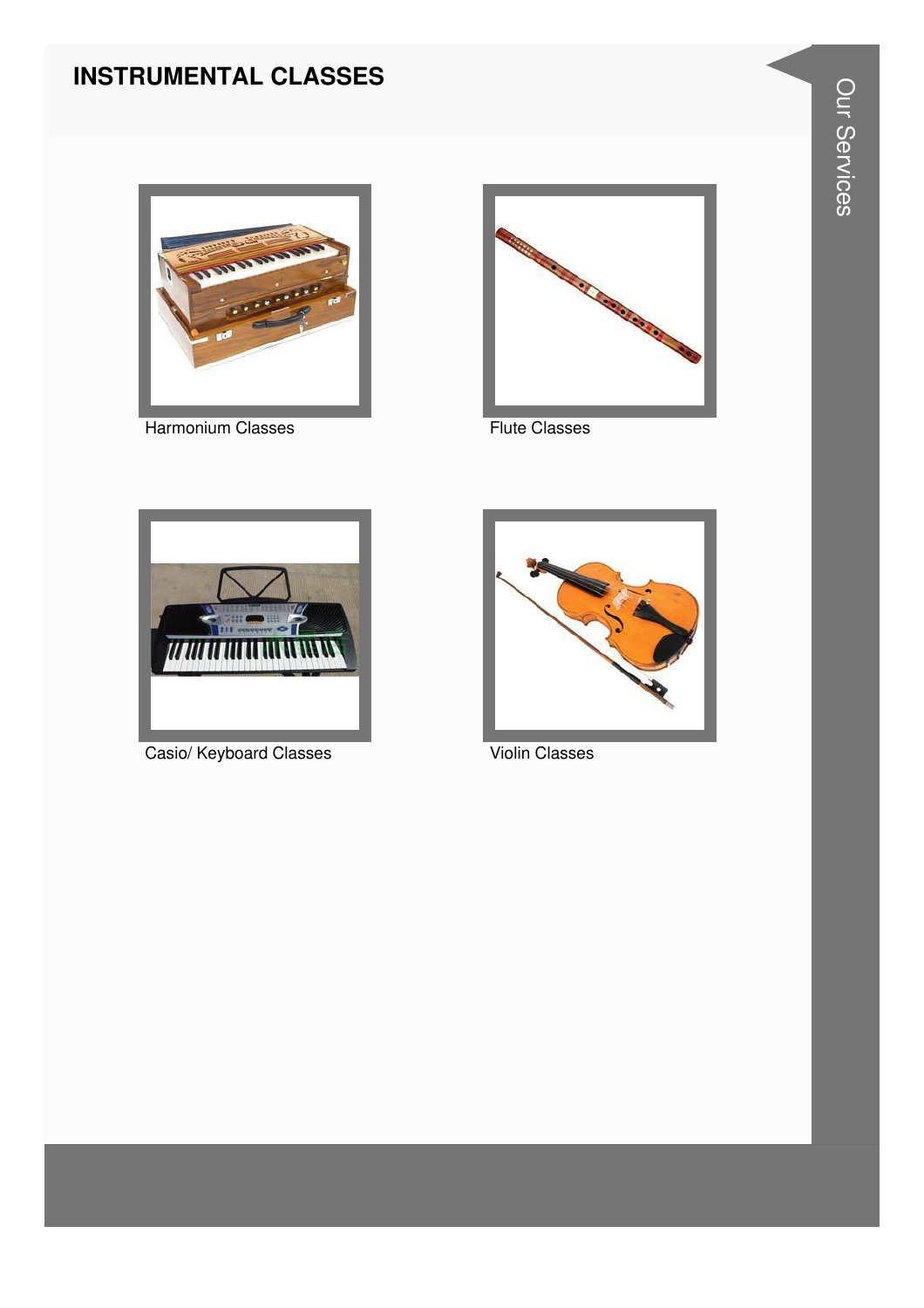### **DANCE CLASSES**



Folk Dance Classes



**Classical Dance Classes** 



**Western Dance Classes** 



**Light Dance Classes**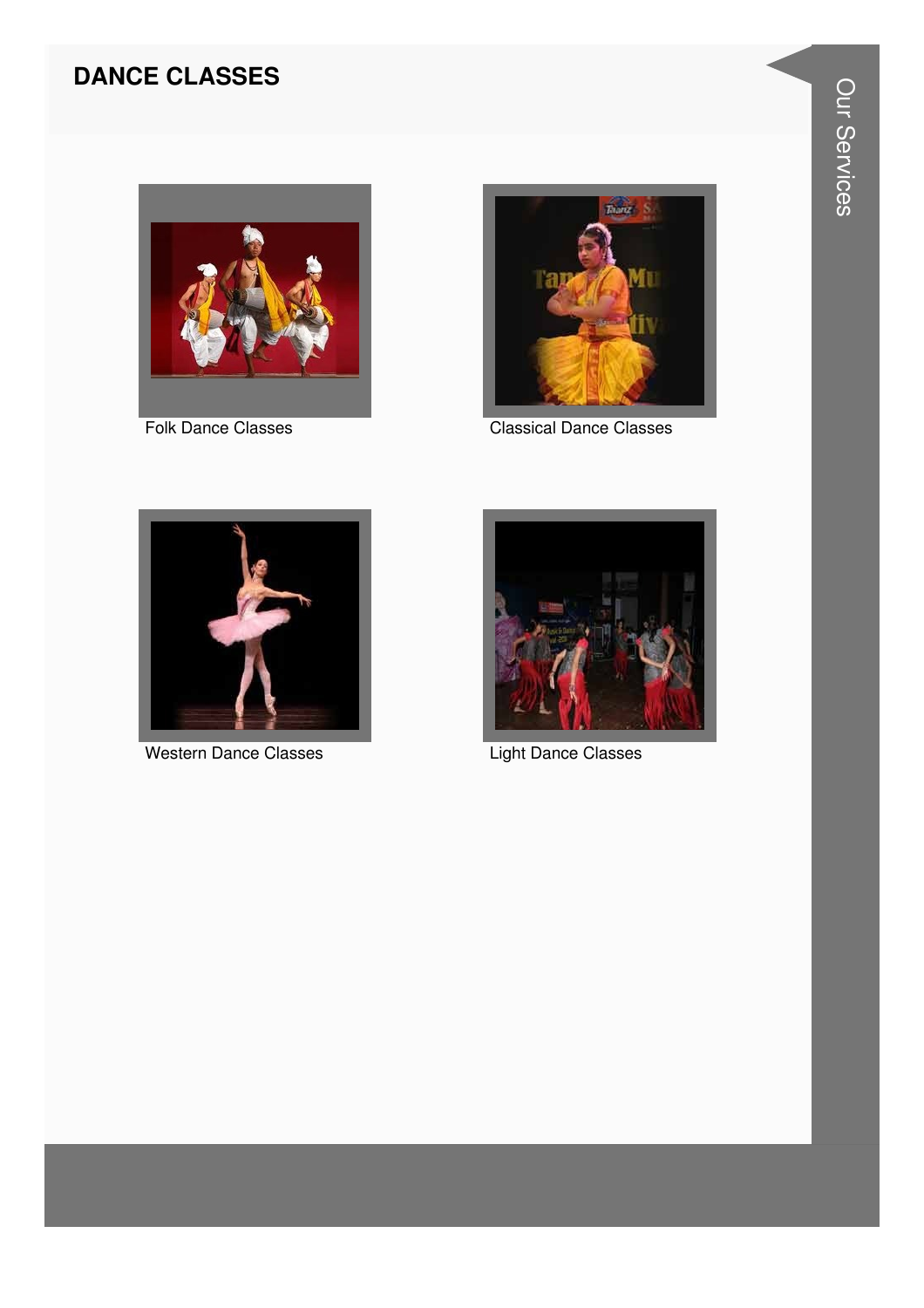### **DRAWING CLASSES**



Commercial Art Classes **Sketching Classes** 







Calligraphy Classes **Water Painting Classes**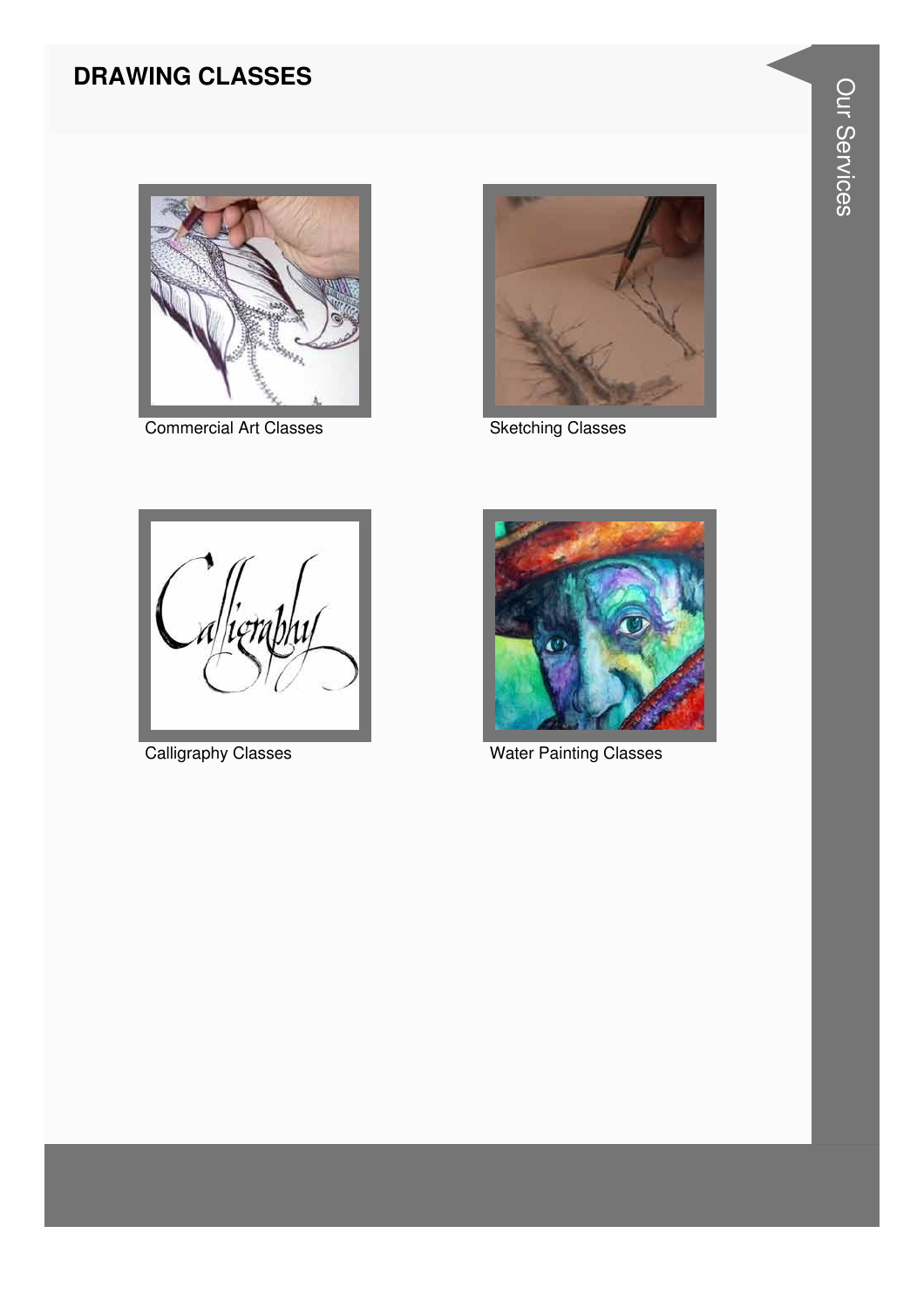#### **YOGA CLASSES**



**Meditation Classes** 



Yoga Classes



**Aerobics Classes** 



Yoga Classes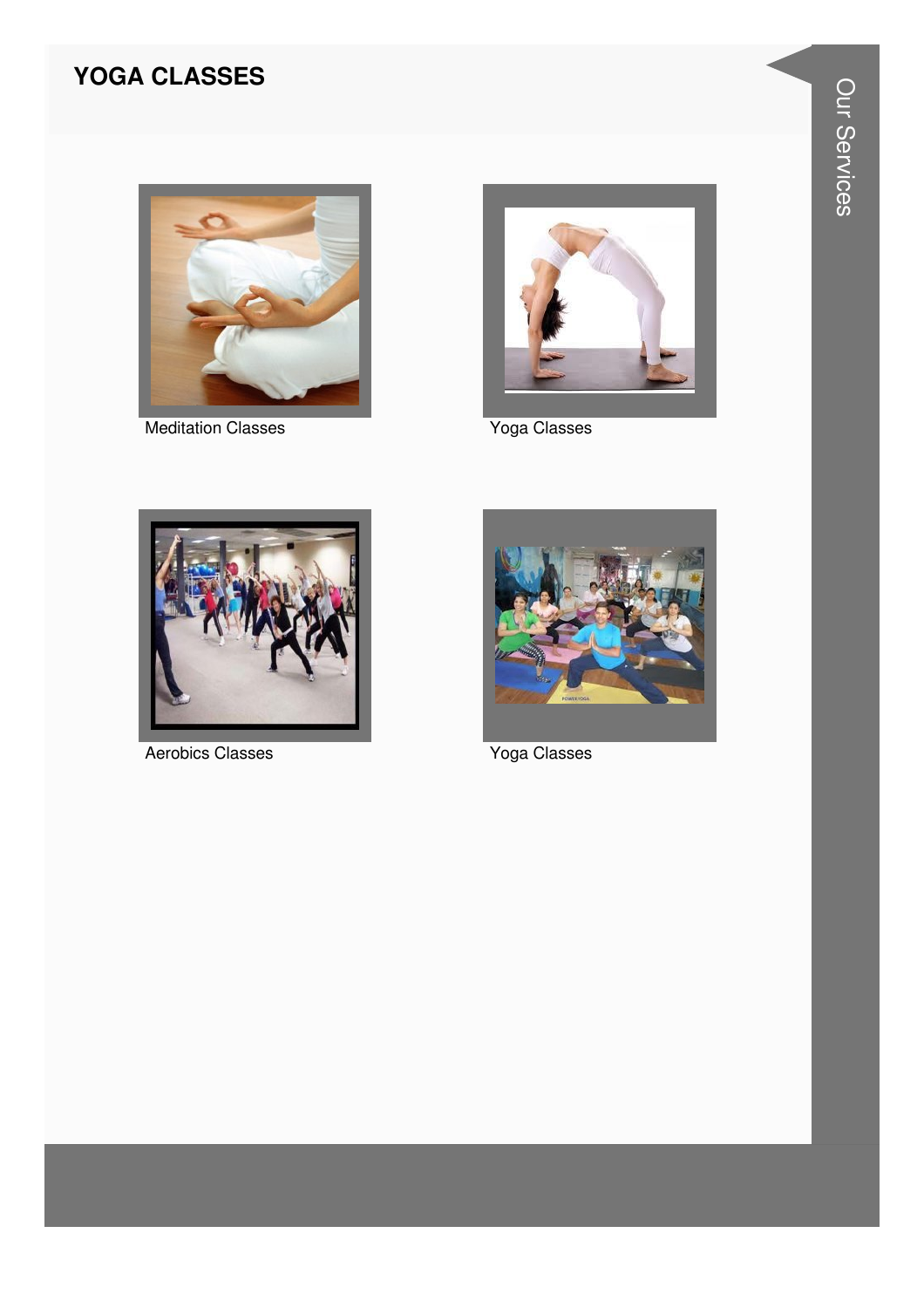#### **OTHER SERVICES:**



**Sitar Classes** 



Dance Classes



**Oil Painting Classes** 



Summer Camp, 2018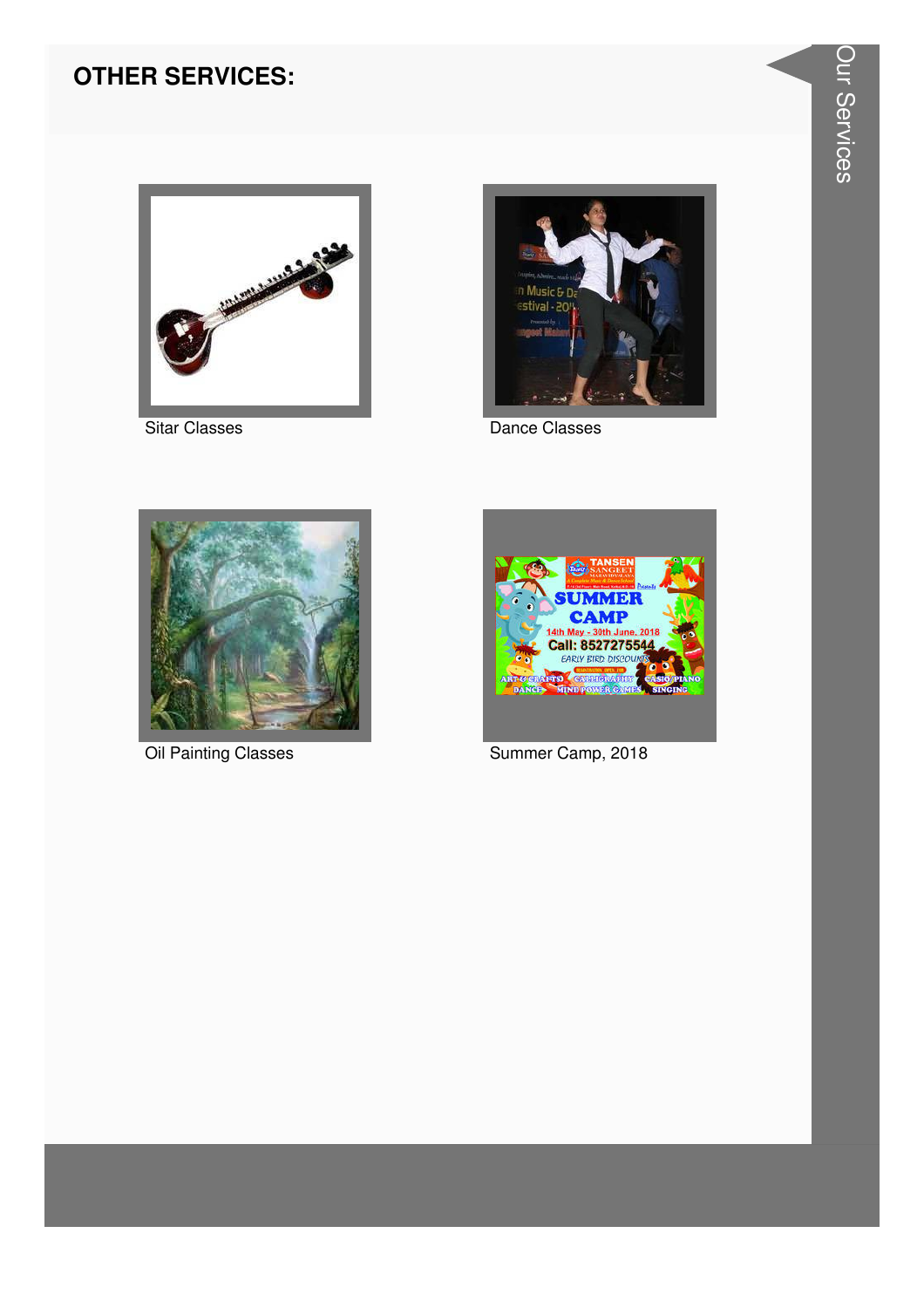#### **OTHER SERVICES:**



Summer Camp, 2017



**Certifications for Dance** Courses



**Certifications for Singing** Courses



Light Classical Vocal Classes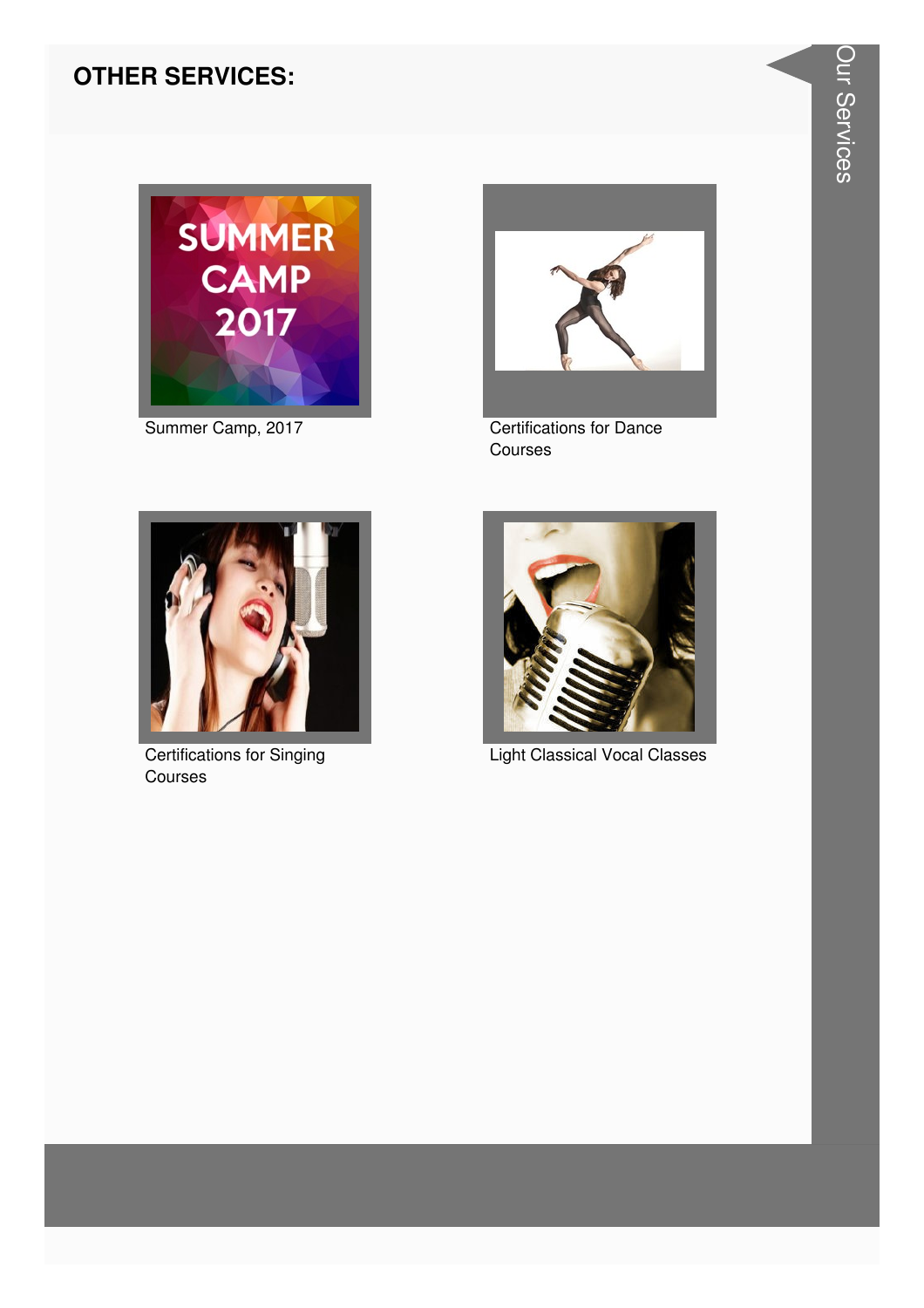## Factsheet

| Year of Establishment            | : 1972              |
|----------------------------------|---------------------|
| <b>Nature of Business</b>        | : Service Provider  |
| <b>Total Number of Employees</b> | $: 11$ to 25 People |